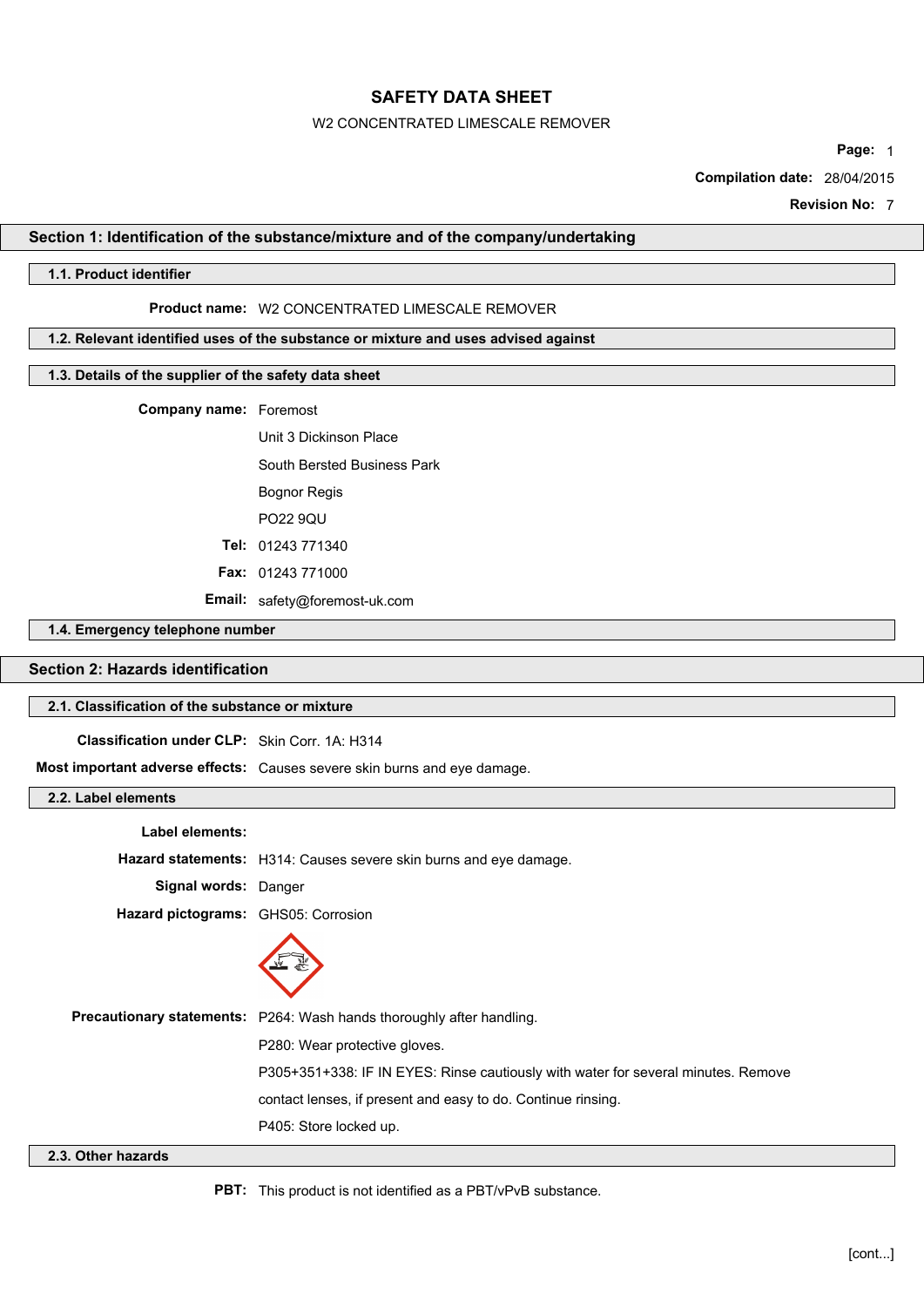#### W2 CONCENTRATED LIMESCALE REMOVER

**Page:** 2

# **Section 3: Composition/information on ingredients**

#### **3.2. Mixtures**

### **Hazardous ingredients:**

ORTHOPHOSPHORIC ACID

| <b>EINECS</b>             | CAS       | PBT / WEL | <b>CLP Classification</b> | Percent |  |  |
|---------------------------|-----------|-----------|---------------------------|---------|--|--|
| 231-633-2                 | 7664-38-2 | -         | Skin Corr. 1B: H314       | 10-30%  |  |  |
| 075168 ALCOHOL ETHOXYLATE |           |           |                           |         |  |  |

| $-39 -$<br>. 681<br>__ |  | $1\%$<br>. |
|------------------------|--|------------|
|                        |  |            |

# ALKYL DIMETHYL BENZYL AMMONIUM CHLORIDE

- 68391-01-5 - - <1%

## **Section 4: First aid measures**

# **4.1. Description of first aid measures**

**Skin contact:** Remove all contaminated clothes and footwear immediately unless stuck to skin. Wash

immediately with plenty of soap and water.

**Eye contact:** Bathe the eye with running water for 15 minutes. Consult a doctor.

**Ingestion:** Wash out mouth with water. Consult a doctor.

**Inhalation:** Remove casualty from exposure ensuring one's own safety whilst doing so. Consult a doctor.

#### **4.2. Most important symptoms and effects, both acute and delayed**

**Skin contact:** There may be irritation and redness at the site of contact.

**Eye contact:** There may be irritation and redness. The eyes may water profusely.

**Ingestion:** There may be soreness and redness of the mouth and throat.

**Inhalation:** There may be irritation of the throat with a feeling of tightness in the chest. Exposure may cause coughing or wheezing.

**Delayed / immediate effects:** Immediate effects can be expected after short-term exposure.

#### **4.3. Indication of any immediate medical attention and special treatment needed**

**Immediate / special treatment:** Eye bathing equipment should be available on the premises.

#### **Section 5: Fire-fighting measures**

**5.1. Extinguishing media**

**Extinguishing media:** Suitable extinguishing media for the surrounding fire should be used. Use water spray

to cool containers.

## **5.2. Special hazards arising from the substance or mixture**

**Exposure hazards:** In combustion emits toxic fumes.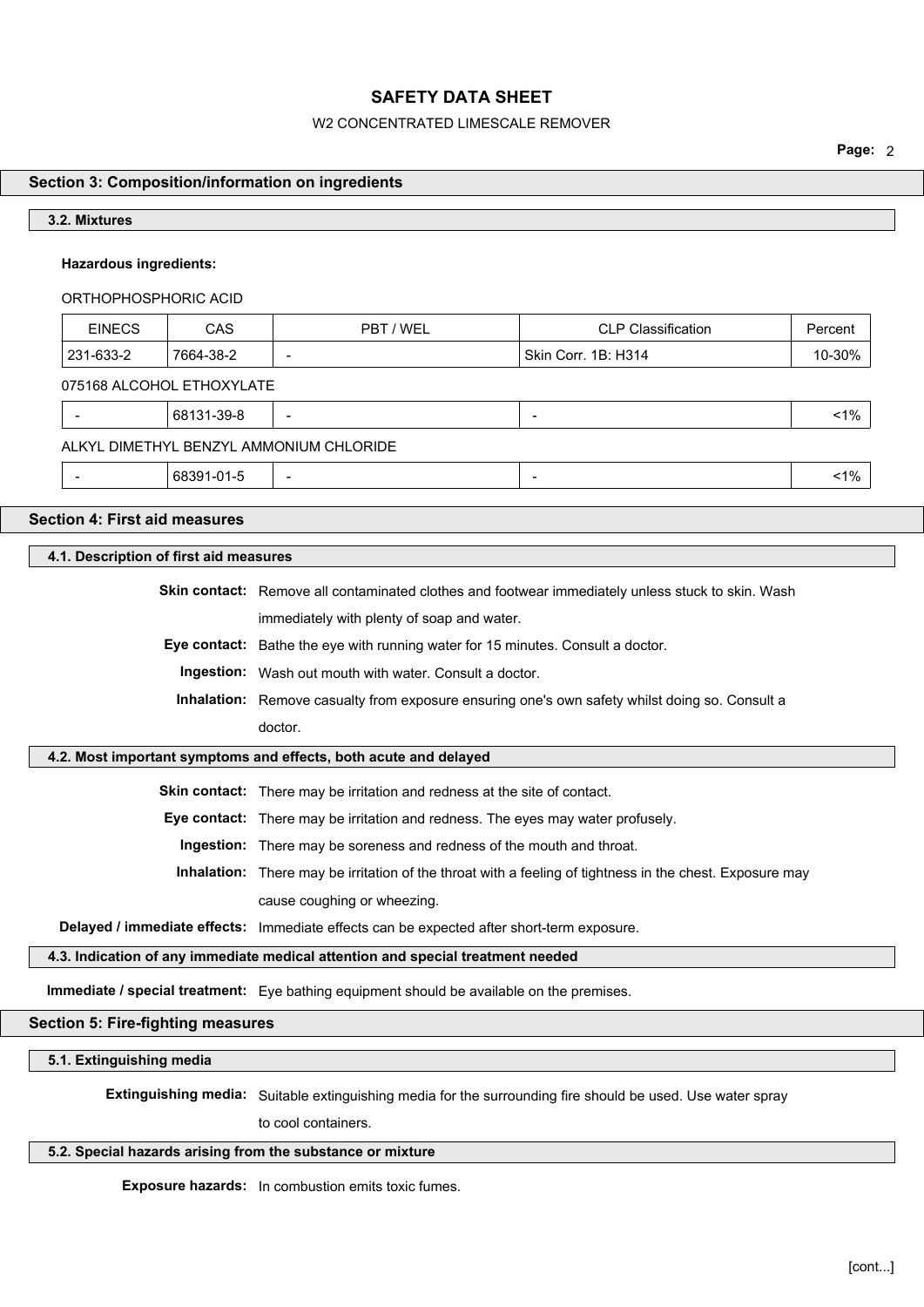#### W2 CONCENTRATED LIMESCALE REMOVER

#### **5.3. Advice for fire-fighters**

**Advice for fire-fighters:** Wear self-contained breathing apparatus. Wear protective clothing to prevent contact

with skin and eyes.

#### **Section 6: Accidental release measures**

#### **6.1. Personal precautions, protective equipment and emergency procedures**

**Personal precautions:** Refer to section 8 of SDS for personal protection details. If outside do not approach from downwind. If outside keep bystanders upwind and away from danger point. Mark out the contaminated area with signs and prevent access to unauthorised personnel. Turn leaking containers leak-side up to prevent the escape of liquid.

#### **6.2. Environmental precautions**

**Environmental precautions:** Do not discharge into drains or rivers. Contain the spillage using bunding.

#### **6.3. Methods and material for containment and cleaning up**

**Clean-up procedures:** Absorb into dry earth or sand. Transfer to a closable, labelled salvage container for

disposal by an appropriate method.

#### **6.4. Reference to other sections**

**Reference to other sections:** Refer to section 8 of SDS.

#### **Section 7: Handling and storage**

#### **7.1. Precautions for safe handling**

**Handling requirements:** Avoid direct contact with the substance. Ensure there is sufficient ventilation of the area.

Do not handle in a confined space. Avoid the formation or spread of mists in the air.

### **7.2. Conditions for safe storage, including any incompatibilities**

**Storage conditions:** Store in a cool, well ventilated area. Keep container tightly closed.

**Suitable packaging:** Must only be kept in original packaging.

**7.3. Specific end use(s)**

**Specific end use(s):** No data available.

# **Section 8: Exposure controls/personal protection**

**8.1. Control parameters**

# **Hazardous ingredients:**

# **ORTHOPHOSPHORIC ACID...100%**

**Workplace exposure limits: Respirable dust**

| -<br>State | TWA<br>hour | $\sim$ $ -$<br>min<br>1 L<br>51F<br>-- | TWA.<br>∩⊔r | mır<br>$\epsilon$<br>. |  |
|------------|-------------|----------------------------------------|-------------|------------------------|--|
|------------|-------------|----------------------------------------|-------------|------------------------|--|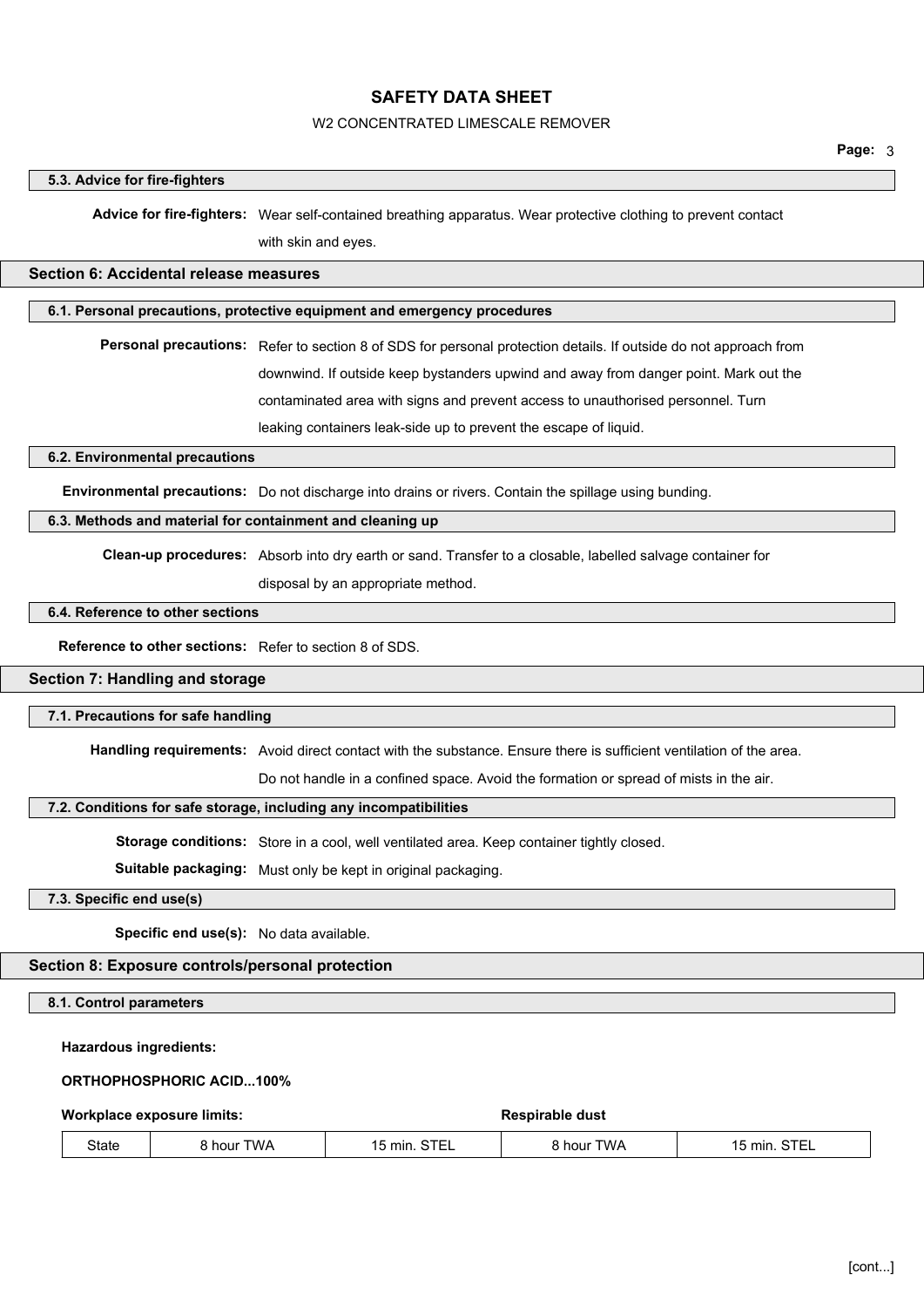# W2 CONCENTRATED LIMESCALE REMOVER

|                                                            |                             |                                                                                                       | Page: 4 |
|------------------------------------------------------------|-----------------------------|-------------------------------------------------------------------------------------------------------|---------|
| <b>UK</b>                                                  | 1 $mg/m3$                   | $2$ mg/m $3$                                                                                          |         |
| <b>DNEL/PNEC Values</b>                                    |                             |                                                                                                       |         |
| DNEL / PNEC No data available.                             |                             |                                                                                                       |         |
| 8.2. Exposure controls                                     |                             |                                                                                                       |         |
|                                                            |                             | Engineering measures: Ensure there is sufficient ventilation of the area.                             |         |
|                                                            |                             | Respiratory protection: Self-contained breathing apparatus must be available in case of emergency.    |         |
| Hand protection: Protective gloves.                        |                             |                                                                                                       |         |
|                                                            |                             | Eye protection: Safety glasses. Ensure eye bath is to hand.                                           |         |
| Skin protection: Protective clothing.                      |                             |                                                                                                       |         |
| Section 9: Physical and chemical properties                |                             |                                                                                                       |         |
| 9.1. Information on basic physical and chemical properties |                             |                                                                                                       |         |
|                                                            |                             |                                                                                                       |         |
|                                                            | State: Liquid               |                                                                                                       |         |
| Colour: Purple                                             |                             |                                                                                                       |         |
|                                                            | Odour: Characteristic odour |                                                                                                       |         |
|                                                            |                             | <b>Oxidising:</b> Non-oxidising (by EC criteria)                                                      |         |
| Solubility in water: Soluble                               |                             |                                                                                                       |         |
| Viscosity: Viscous                                         |                             |                                                                                                       |         |
| Flash point°C: >70                                         |                             |                                                                                                       | pH: < 2 |
| 9.2. Other information                                     |                             |                                                                                                       |         |
| <b>Other information:</b> No data available.               |                             |                                                                                                       |         |
| Section 10: Stability and reactivity                       |                             |                                                                                                       |         |
| 10.1. Reactivity                                           |                             |                                                                                                       |         |
|                                                            |                             | Reactivity: Stable under recommended transport or storage conditions.                                 |         |
| 10.2. Chemical stability                                   |                             |                                                                                                       |         |
|                                                            |                             | Chemical stability: Stable under normal conditions.                                                   |         |
| 10.3. Possibility of hazardous reactions                   |                             |                                                                                                       |         |
|                                                            |                             | Hazardous reactions: Hazardous reactions will not occur under normal transport or storage conditions. |         |
|                                                            |                             | Decomposition may occur on exposure to conditions or materials listed below.                          |         |

**10.4. Conditions to avoid**

e<br>Sa

**Conditions to avoid:** Heat.

**10.5. Incompatible materials**

**Materials to avoid:** Strong oxidising agents. Strong acids.

# **10.6. Hazardous decomposition products**

**Haz. decomp. products:** In combustion emits toxic fumes.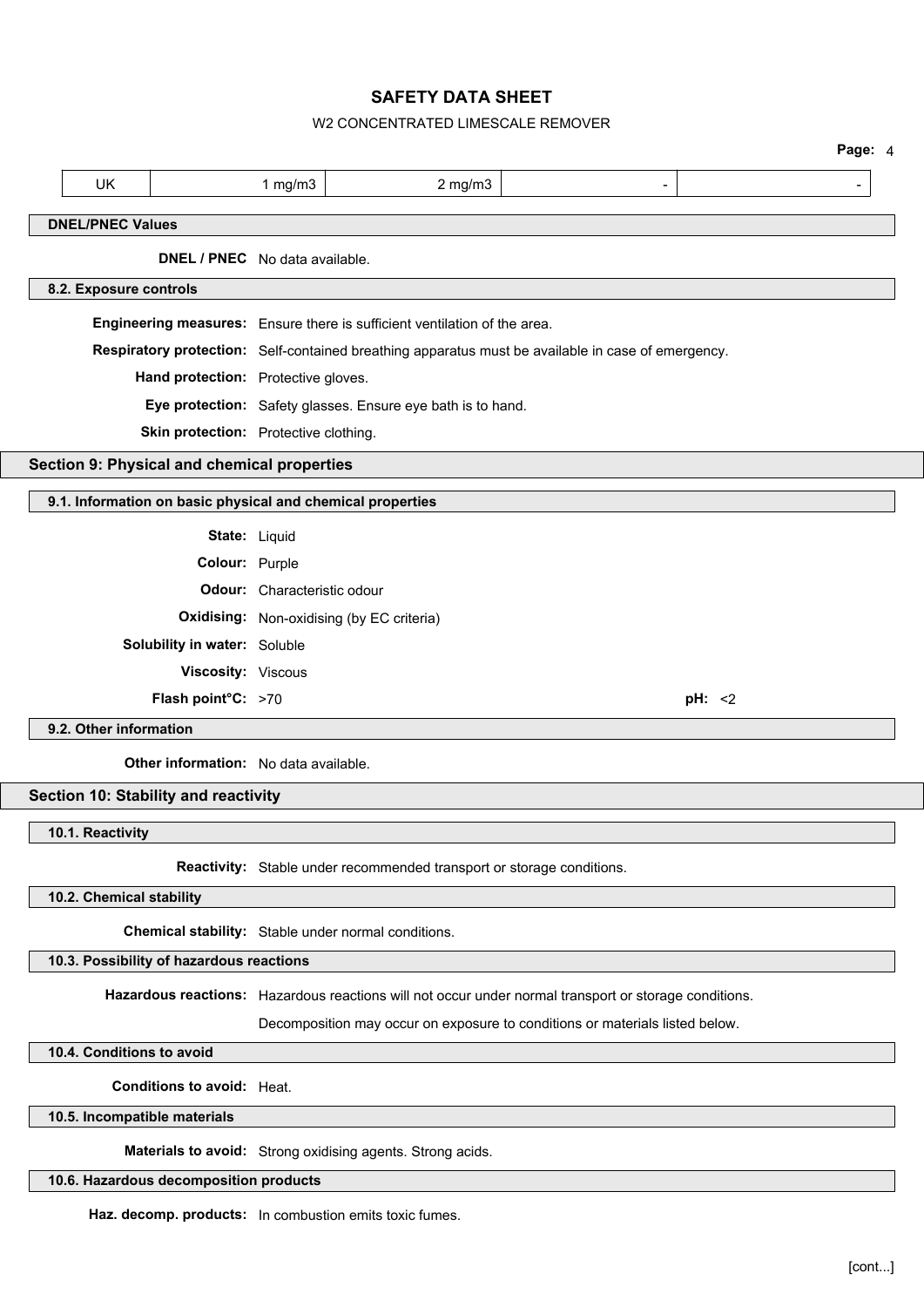# W2 CONCENTRATED LIMESCALE REMOVER

**Page:** 5

| <b>Section 11: Toxicological information</b>                                              |                             |                                                                                 |                                    |                       |                                                                                                          |              |
|-------------------------------------------------------------------------------------------|-----------------------------|---------------------------------------------------------------------------------|------------------------------------|-----------------------|----------------------------------------------------------------------------------------------------------|--------------|
| 11.1. Information on toxicological effects                                                |                             |                                                                                 |                                    |                       |                                                                                                          |              |
| Hazardous ingredients:                                                                    |                             |                                                                                 |                                    |                       |                                                                                                          |              |
|                                                                                           |                             |                                                                                 |                                    |                       |                                                                                                          |              |
| <b>ORTHOPHOSPHORIC ACID100%</b>                                                           |                             |                                                                                 |                                    |                       |                                                                                                          |              |
| <b>ORL</b>                                                                                | <b>RAT</b>                  |                                                                                 | LD50                               |                       | 1530                                                                                                     | mg/kg        |
| 075168 ALCOHOL ETHOXYLATE                                                                 |                             |                                                                                 |                                    |                       |                                                                                                          |              |
| <b>ORL</b>                                                                                | <b>RAT</b>                  |                                                                                 | LD50                               |                       | >2000                                                                                                    | mg/kg        |
| ALKYL DIMETHYL BENZYL AMMONIUM CHLORIDE                                                   |                             |                                                                                 |                                    |                       |                                                                                                          |              |
| ORL                                                                                       | <b>RAT</b>                  |                                                                                 | LD50                               |                       | 795                                                                                                      | mg/kg        |
| <b>Relevant hazards for substance:</b>                                                    |                             |                                                                                 |                                    |                       |                                                                                                          |              |
| Hazard                                                                                    |                             | Route                                                                           |                                    |                       | Basis                                                                                                    |              |
| Skin corrosion/irritation                                                                 |                             | <b>DRM</b>                                                                      |                                    | Hazardous: calculated |                                                                                                          |              |
| Serious eye damage/irritation                                                             |                             | <b>OPT</b>                                                                      |                                    | Hazardous: calculated |                                                                                                          |              |
| Symptoms / routes of exposure                                                             |                             |                                                                                 |                                    |                       |                                                                                                          |              |
|                                                                                           |                             | Skin contact: There may be irritation and redness at the site of contact.       |                                    |                       |                                                                                                          |              |
|                                                                                           |                             | Eye contact: There may be irritation and redness. The eyes may water profusely. |                                    |                       |                                                                                                          |              |
|                                                                                           |                             | Ingestion: There may be soreness and redness of the mouth and throat.           |                                    |                       |                                                                                                          |              |
|                                                                                           |                             |                                                                                 |                                    |                       | Inhalation: There may be irritation of the throat with a feeling of tightness in the chest. Exposure may |              |
|                                                                                           | cause coughing or wheezing. |                                                                                 |                                    |                       |                                                                                                          |              |
| Delayed / immediate effects: Immediate effects can be expected after short-term exposure. |                             |                                                                                 |                                    |                       |                                                                                                          |              |
| Section 12: Ecological information                                                        |                             |                                                                                 |                                    |                       |                                                                                                          |              |
| 12.1. Toxicity                                                                            |                             |                                                                                 |                                    |                       |                                                                                                          |              |
| <b>Hazardous ingredients:</b>                                                             |                             |                                                                                 |                                    |                       |                                                                                                          |              |
| ALKYL DIMETHYL BENZYL AMMONIUM CHLORIDE                                                   |                             |                                                                                 |                                    |                       |                                                                                                          |              |
|                                                                                           |                             |                                                                                 | <b>72H IC50</b><br><b>72H IC50</b> |                       | <1<br>$<$ 1                                                                                              | mg/l<br>mg/l |
|                                                                                           |                             |                                                                                 |                                    |                       |                                                                                                          |              |
|                                                                                           |                             |                                                                                 | 96H LC50                           |                       | $1 - 10$                                                                                                 | mg/l         |

**Persistence and degradability:** Biodegradable.

**12.3. Bioaccumulative potential**

**Bioaccumulative potential:** No bioaccumulation potential.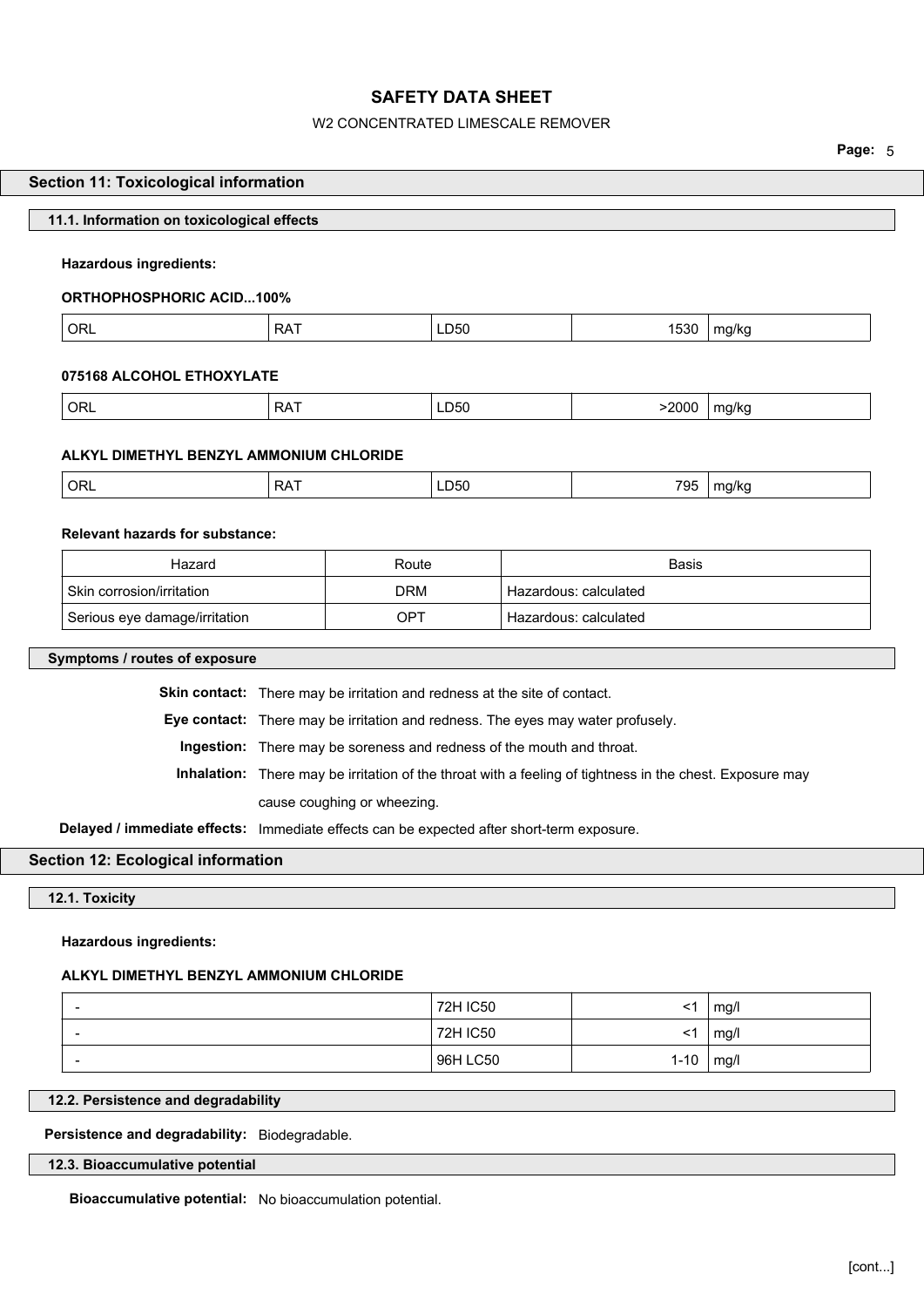# W2 CONCENTRATED LIMESCALE REMOVER

# **12.4. Mobility in soil**

**Mobility:** Readily absorbed into soil.

## **12.5. Results of PBT and vPvB assessment**

**PBT identification:** This product is not identified as a PBT/vPvB substance.

#### **12.6. Other adverse effects**

**Other adverse effects:** Negligible ecotoxicity.

#### **Section 13: Disposal considerations**

**13.1. Waste treatment methods**

**Disposal operations:** Transfer to a suitable container and arrange for collection by specialised disposal

company.

**NB:** The user's attention is drawn to the possible existence of regional or national

regulations regarding disposal.

### **Section 14: Transport information**

**14.1. UN number**

**UN number:** UN1805

**14.2. UN proper shipping name**

**Shipping name:** PHOSPHORIC ACID, SOLUTION

**14.3. Transport hazard class(es)**

**Transport class:** 8

**14.4. Packing group**

**Packing group:**  $|||$ 

**14.5. Environmental hazards**

**Environmentally hazardous:** No **Marine pollutant:** No

**14.6. Special precautions for user**

**Special precautions:** No special precautions.

**Tunnel code:** E

**Transport category:** 3

#### **Section 15: Regulatory information**

**15.1. Safety, health and environmental regulations/legislation specific for the substance or mixture**

**15.2. Chemical Safety Assessment**

# **Section 16: Other information**